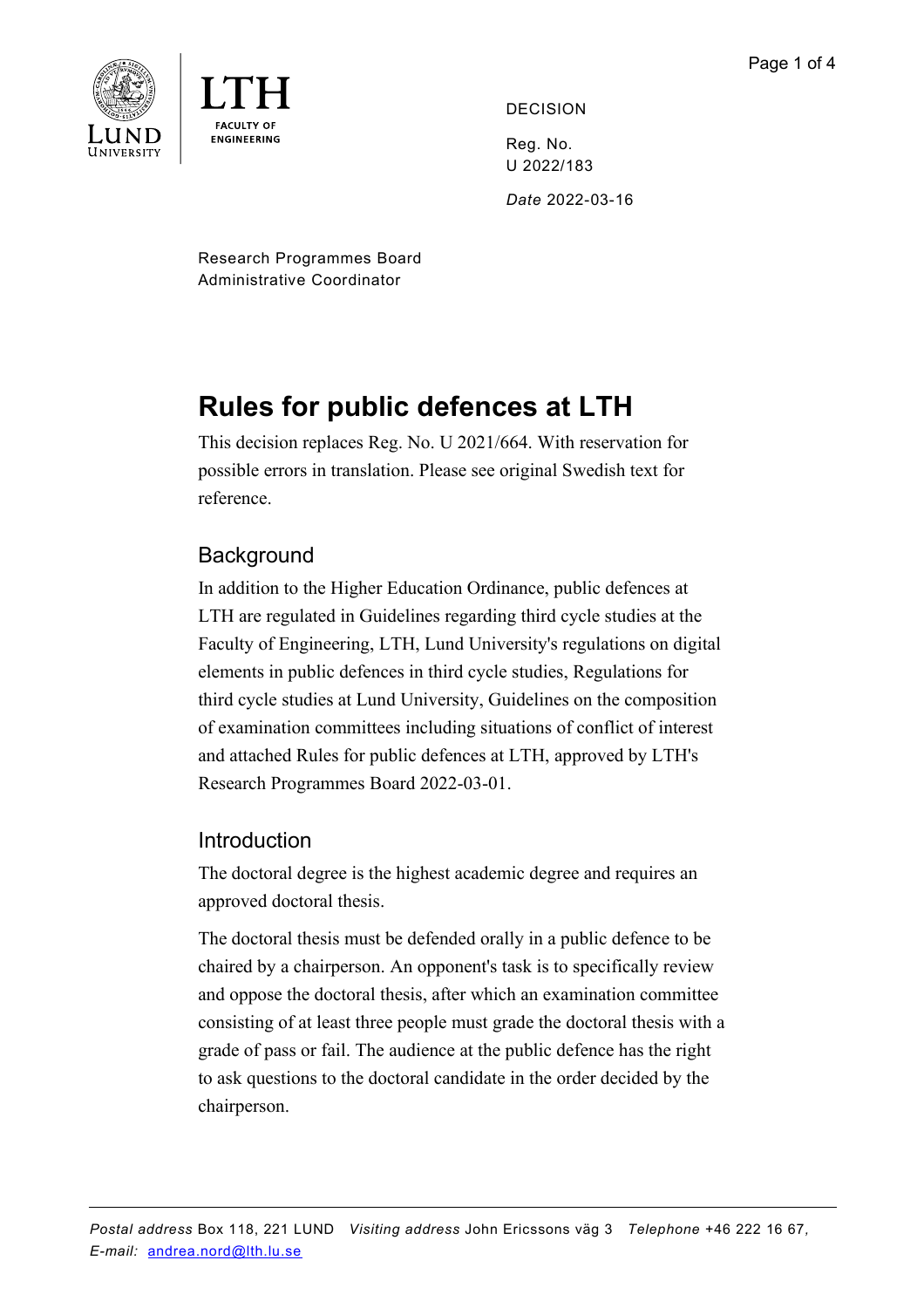The starting point is that public defences at Lund University must take place at a location in a room provided by the university where all participants are located. Digital elements in public defences can occur if there are reasons for it.

Digital elements in public defence can also refer to real-time streaming. That is, sound and moving images that are transmitted in real time over the Internet and that are not recorded and saved.

## Decision

The Research Programmes Board, LTH decides on the following:

- The public defence must be open and public. This requirement is met if the public defence is arranged in a room where the public can attend and has the opportunity to ask questions and where appropriate technology is provided.
- Decisions on digital elements in the public defence must be made after consultation with the doctoral student and supervisor. The doctoral student must be aware of the digital elements that will be used during the public defence. The doctoral student's wishes regarding whether the opponent can participate digitally or not must be considered.
- When announcing the public defence, the following information must be included: the location of the specified room, which digital elements may be used, if the public defence is to be streamed in real time and in that case which part of the room is exempted from real-time streaming. A link to the public defence can be provided to the public for information about the possibility of taking part in the public defence digitally. This opportunity does not guarantee digital participants the opportunity to ask questions.
- The doctoral candidate, the appointed chairperson of the public defence, at least one of the supervisors and at least two members of the examination committee must be physically present, unless there are special reasons. The chairperson of the examination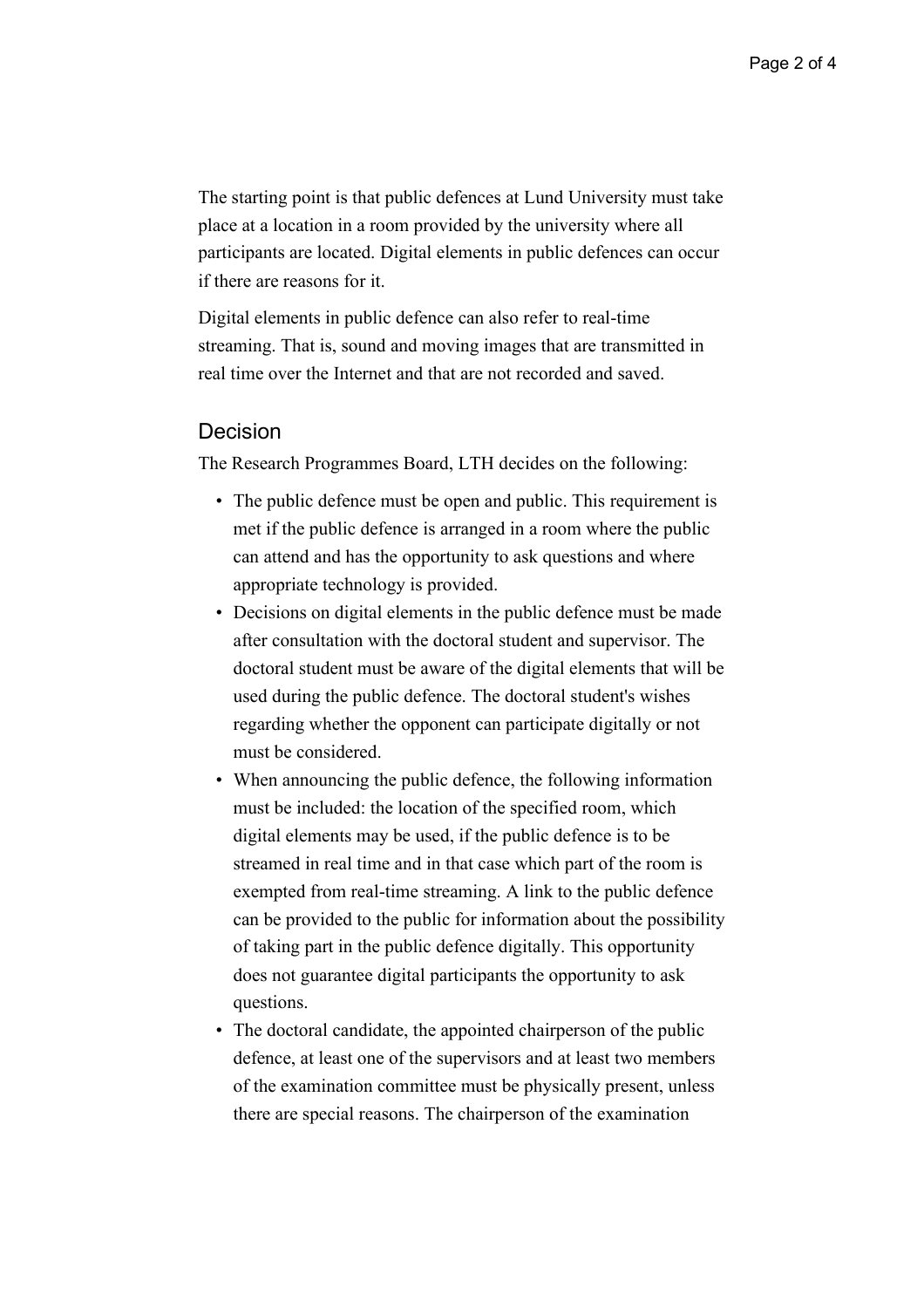committee must be one of the two members who participate on site.

- The opponent is expected to be on site but may participate digitally.
- Deputies must be nearby so that they can participate physically in the public defence room at short notice. There is no obstacle to appointing more deputies.
- One of the members of the examination committee can act as an opponent if necessary, following a decision by the chairperson of the public defence. A member who replaces the opponent resigns from their role on the examination committee.
- If certain members of the examination committee participate digitally, a separate digital meeting must be arranged for the examination committee's meeting. A link to such a meeting shall be made available only to the members of the examination committee and to the opponent and supervisor as they shall be available for questions from the examination committee and participate in the deliberations but not the decision.
- It must be possible for the opponent, examination committee members, deputies, and the audience to be able to follow the entire open part of the public defence.
- The chairperson of the public defence must be available for direct telephone contact with the opponent and examination committee members who participate digitally so that any technical problems can be handled.
- The chairperson of the public defence must be available at the examination committee's meeting to, if necessary, inform about local conditions, coordination, the university's regulations, and Swedish legislation.
- The examination committee has a quorum when all members are present, digitally, or physically. As the committee's decision, the opinion that most members agree on must apply. An individual committee member has the right to have a dissenting opinion noted. The doctoral thesis must be assessed with one of the grades passed or failed. If the doctoral thesis is judged to have